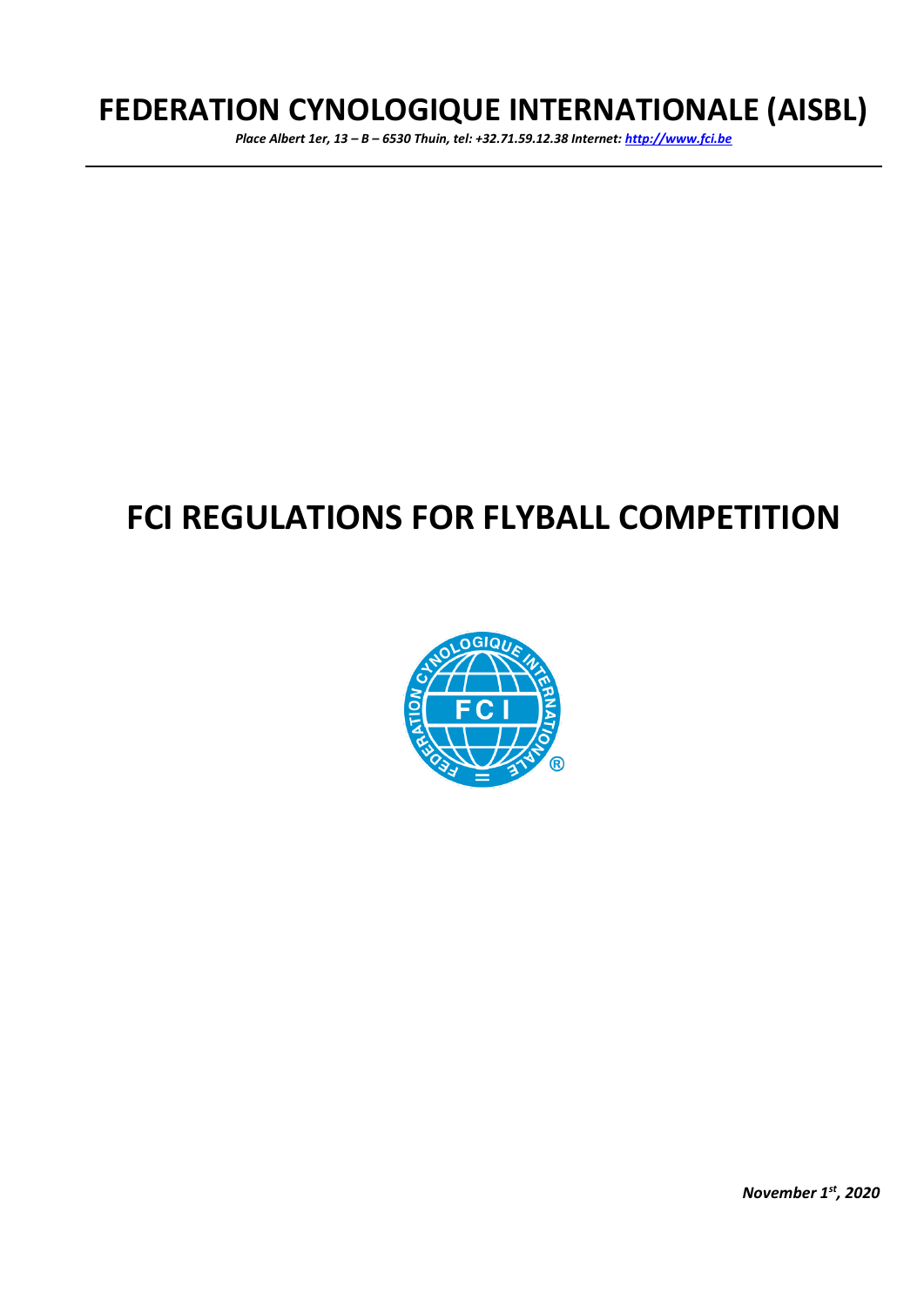### **CONTENTS**

| Article I.   |  |  |  |
|--------------|--|--|--|
| Section 1.01 |  |  |  |
| Section 1.02 |  |  |  |
| Section 1.03 |  |  |  |
| Section 1.04 |  |  |  |
| Section 1.05 |  |  |  |
| Section 1.06 |  |  |  |
| Section 1.07 |  |  |  |
| Section 1.08 |  |  |  |
| Section 1.09 |  |  |  |
| Section 1.10 |  |  |  |
| Section 1.11 |  |  |  |
| Section 1.12 |  |  |  |
| Article II.  |  |  |  |
| Section 2.01 |  |  |  |
| Section 2.02 |  |  |  |
| Section 2.03 |  |  |  |
| Section 2.04 |  |  |  |
| Section 2.05 |  |  |  |
| Article III. |  |  |  |
| Section 3.01 |  |  |  |
| Section 3.02 |  |  |  |
| Section 3.03 |  |  |  |
| Section 3.04 |  |  |  |
| Article IV.  |  |  |  |
| Section 4.01 |  |  |  |
| Section 4.02 |  |  |  |
| Section 4.03 |  |  |  |
| Section 4.04 |  |  |  |
|              |  |  |  |
|              |  |  |  |
|              |  |  |  |
|              |  |  |  |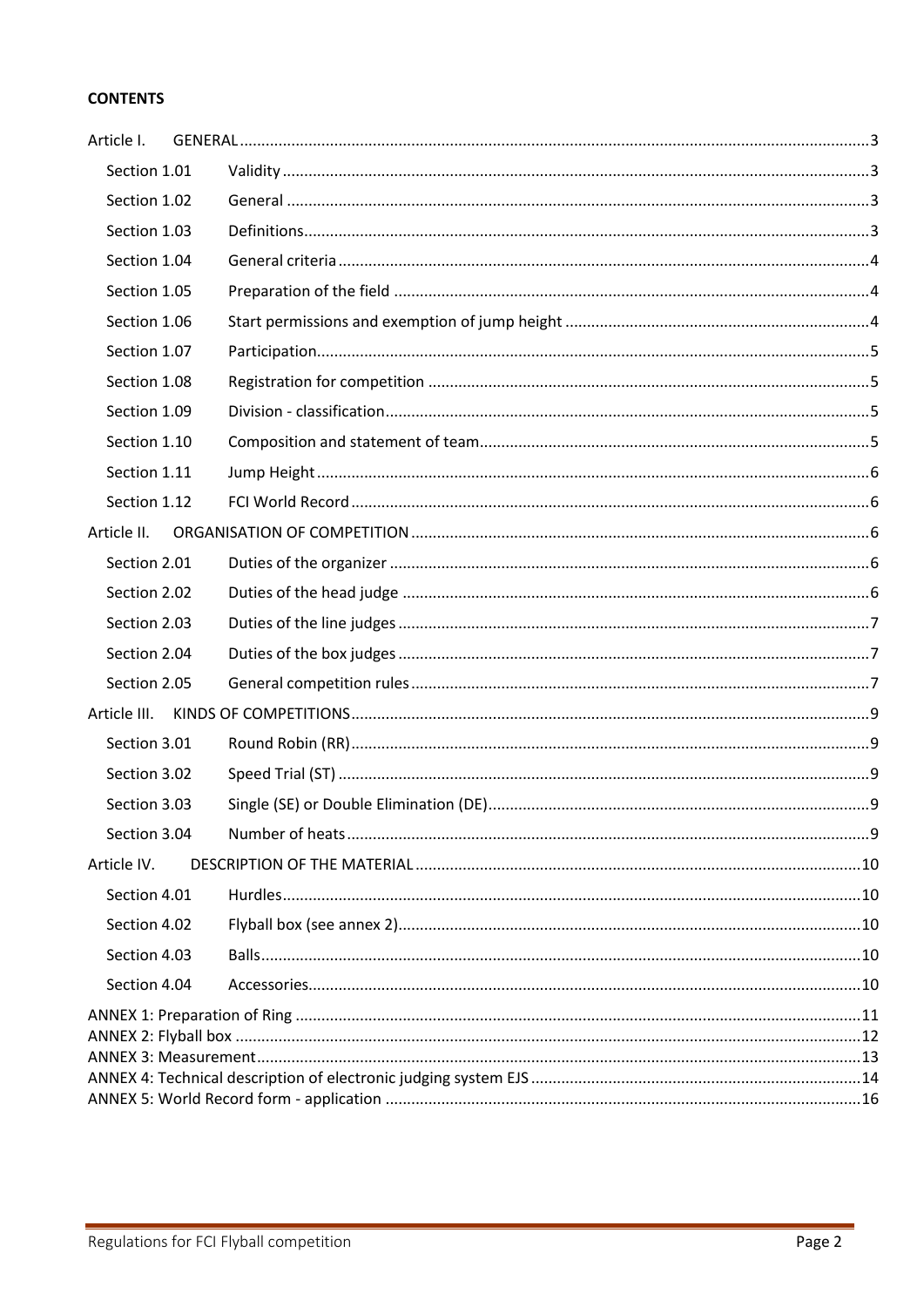### <span id="page-2-0"></span>**Article I. GENERAL**

### <span id="page-2-1"></span>*Section 1.01 Validity*

- (a) These regulations were approved by the FCI General Committee in Zagreb on 13/11/2015.
- (b) These regulations were written in English. In case of a dispute, the English text takes precedence over any translations in other languages.

### <span id="page-2-2"></span>*Section 1.02 General*

- (a) Flyball is a discipline in which two teams compete against each other in a relay race. Each team consists of four combinations dog/handler, with two possible substitute combinations. In a race two teams are competing against each other whereby each dog has to run the course and jump over the four hurdles without help, trigger the ball from the flyball box and return with the ball over the same four hurdles. If the dog makes a mistake, he has to re-run. The team of four dogs that have run the whole circuit without making any mistake is the winner of that heat.
- (b) This discipline is open to all dogs and, in a playful way, promotes the relationship between dog and handler. The most important aspects of flyball are speed, playfulness and fetching the ball, with an accent on safety and the prevention of injuries.
- (c) The National Canine Organisations (NCO) are asked to encourage the practice of flyball in the spirit of, and according to, the rules of the FCI. The main purpose of the FCI rules is to set a standard for international competition at FCI events and should therefore be used as international judging guidelines and standards for equipment. NCO can also use them as a basis for developing their own rules and regulations, in line with local needs.

### <span id="page-2-3"></span>*Section 1.03 Definitions*

- (a) Competition: An event where clubs and teams compete, using agreed upon rules, formats and regulations.
- (b) Competition part: A competition can be split in various parts such as morning and afternoon, preliminary round and final round, etc. The number of races is clearly defined.
- (c) Race: Each time two teams race against each other is a new race. It starts when the previous teams have left the field and ends when the teams that will be running leave the field again.
- (d) Heat: Each race consists of a number of heats. A heat is one session where the four dogs of a team run from the start until the judge blows a whistle. If a heat has to be run again, the two runs will be considered to be one heat.
- (e) Ring: The area in which flyball racing occurs. This area includes the racing lanes, from the backstop boards to the start/finish line, the start/exit zone and the required clearance on either side of, as well as between the racing lanes and the start/exit zone.
- (f) Breakout (BO): When a team, during competition, runs faster than the fastest allowed time for the division in which it is competing.
- (g) Electronic Judging System (EJS): The system that is used to judge the competition (see for a full description annex 4)
- (h) Clean Time (CT): The net time of all four dogs that ran one heat without making mistakes and without the starting and crossing times. A team that reaches a clean time that is more than 0.5 seconds faster than the division's break-out time will lose the heat if this principle is applied to a competition or competition part.
- *(i) Multibreed: is used when a team running in a heat consists of dogs of four different breeds, or three different breeds and one mixed breed. A dog's breed shall be decided strictly according to the pedigree issued by the national canine organisation (Member or Contract Partner of the FCI) of the country of legal residence of the dog. Any dog without such pedigree will be considered a mixed breed.*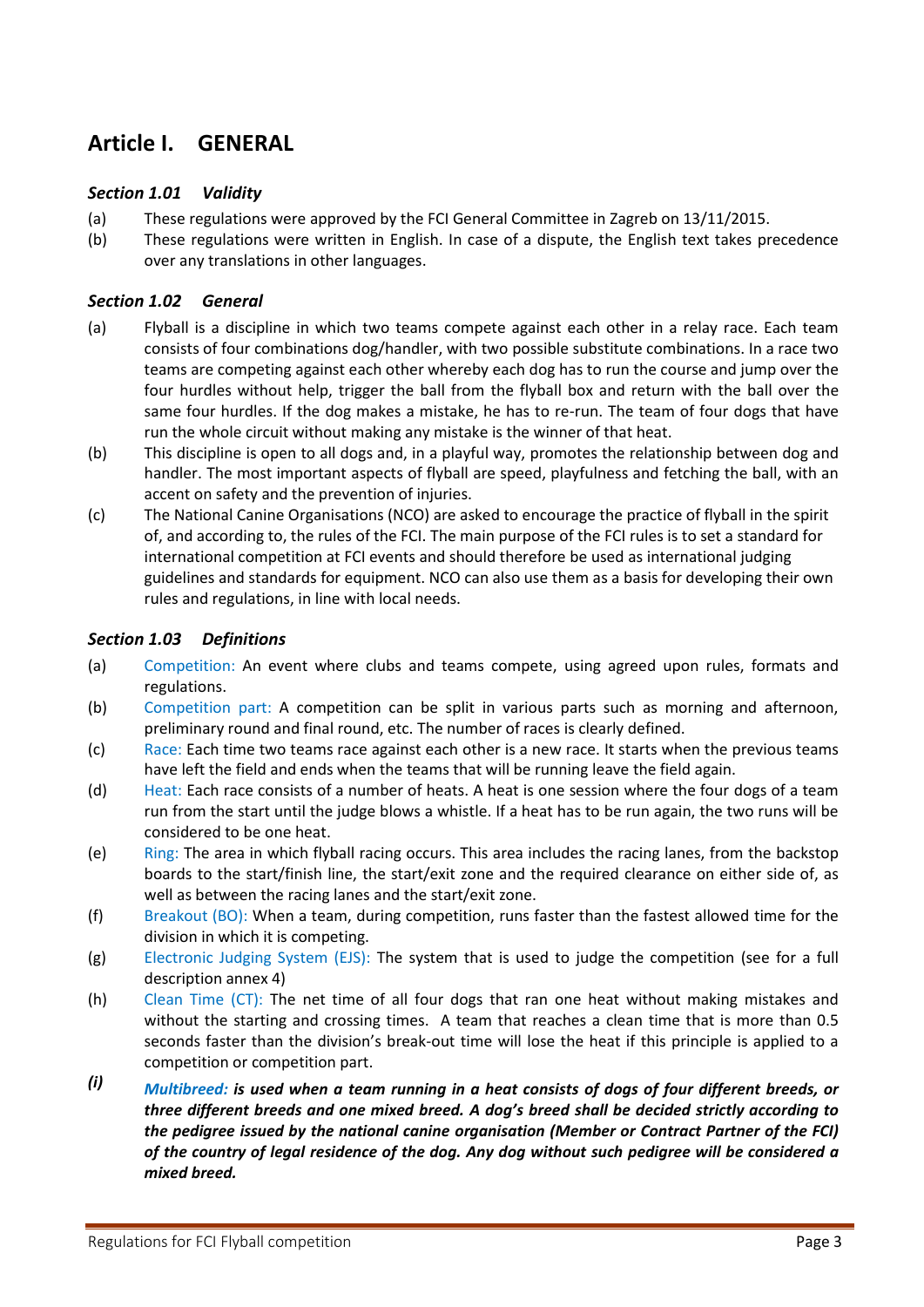### <span id="page-3-0"></span>*Section 1.04 General criteria*

- a) For each ring at which competitions will take place, at least one head judge appointed by the organizing association will act.
- (b) Only head judges appointed by an NCO are eligible to serve as official jury.
- (c) The head judges decide autonomously in the division(s) for which his/hers competence applies. They must always make their decisions in accordance with the valid regulations. Any matter not provided for will be solved in the spirit of the instructions and regulations.
- (d) Each head judge will be assisted by at least two line-judges and two box-judges per ring.

### <span id="page-3-1"></span>*Section 1.05 Preparation of the field*

- (a) A complete racing lane from the start line to the flyball box measures 15.55 meters. (The dimensions were originally in inches and have been converted to the metric system (with two decimals.) (see annex 1)
- (b) The distance from the start to the first hurdle is 1.83 meters. The distance between two consecutive hurdles is 3.05 meters. The distance from the last hurdle to flyball box is 4.57 meters.
- (c) When setting up the ring, the two lanes have to be the exact same length and they have to be parallel to each other. The distance from centreline to centreline of the two lanes is 5 meters (with a max. deviation of 1 meter).
- (d) The surface has to be safe, have enough grip but may by no means be rough or abrasive. If the surface is not grass or sand, the organising committee should always provide for sufficient mats to race on.
- (e) The start/exit zone, which is to be at least 15.55 meters long and have safe and clear distance markers, leads up to the start line and track.
- (f) Behind every flyball box an area is to be defined with backstop boards of at least 0.60 meters high. This area extends from the box line to at least 1.52 meters behind the flyball box. During the race there should be no material on the ground in the area between the flyball box and the backstop boards. These panels will be positioned to avoid missed balls rolling too far, but allow for the proper observation of the lanes by members of the jury and the box judges.

### <span id="page-3-2"></span>*Section 1.06 Start permissions and exemption of jump height*

- (a) Jump heights, which have been granted by an NCO according to the FCI rules, will be accepted at international competitions. However, the head judge may at any time re-measure a dog. If a dog has been re-measured and the newly measured height is different from the original height, the team will be required to continue the tournament at the re-measured height.
- (b) By entering a tournament, the owner of the dog declares that the dog is in good health and physical condition and is able to take part in flyball competition.
- (c) For international competition the jump height will be determined as follows. Of the dog's front legs, the length of the ulna is measured from the elbow to the pisiform bone, the bony protrusion just above the stop or carpal pad (see Annex 3) with the foot at an angle of 90°.

Dogs requiring a jump height lower than *32.5 cm* shall be measured by at least two independent judges at the same jump height before being granted a final official jump height. During the measuring process, only one handler per dog is allowed in the measuring area.

If a dog cannot be measured by the measuring judge, the dog will jump the maximum height of *32.5 cm* during the tournament.

The jump height is determined by the length of the ulna according to the following table. An ulna length that equals the exact limit of the jump heights results in the lower jump height, e.g. ulna length of 12.5 results in jump height of *20.0 cm,* but ulna length of 12.6 cm results in jump height of *22.5 cm.*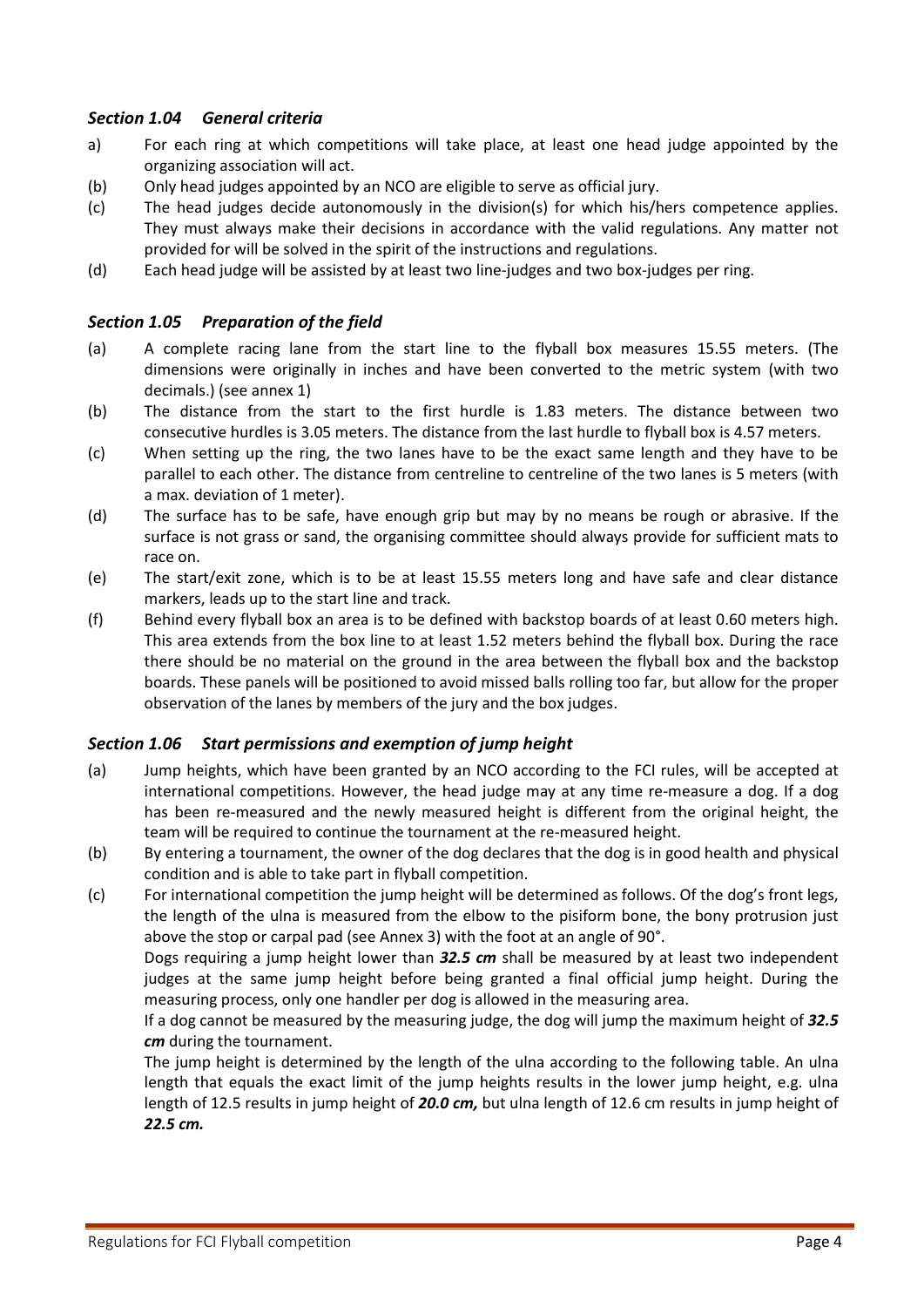| <b>ULNA LENGTH</b> | <b>JUMP HEIGTH</b> |  |  |
|--------------------|--------------------|--|--|
|                    | 15,0 cm            |  |  |
| 10.00 cm --        | 17.5 cm            |  |  |
| 11.25 cm --        | 20.0 cm            |  |  |
| 12.50 cm --        | 22.5 cm            |  |  |
| 13.75 cm --        | 25.0 cm            |  |  |
| 15.00 cm --        |                    |  |  |
| 16.25 cm --        | 27.5 cm            |  |  |
| 17.50 cm --        | 30.0 cm            |  |  |
|                    | 32.5 cm            |  |  |

### <span id="page-4-0"></span>*Section 1.07 Participation*

- (a) Participating dogs have to be at least 15 months old on the day of the competition. Each dog must be chipped or have a tattoo.
- (b) All dogs and handlers must be trained and act in such a way that they will be able to finish a flyball competition in a safe manner.
- (c) Each handler has to behave properly. Disrespectful behaviour towards dogs or persons will result in an immediate disqualification by the head judge. It may also lead to possible further sanctions.
- (d) If, at any time during the competition, a dog shows undue aggression toward another dog or a person, the head judge will exclude the dog from the competition.
- <span id="page-4-1"></span>(e) Bitches in heat are not allowed in or around the site of a flyball competition.

### *Section 1.08 Registration for competition*

- (a) All registrations have to arrive in writing at the organizing club or NCO before the closing date. The organizing club will send a confirmation to each team with the last instructions and information about all participating teams and breakout times.
- (b) The organizing NCO or club is at liberty to determine the registration fee as the regulations of their NCO stipulates and has to be clearly mentioned on the registration forms.
- (c) When a team signs up, it is obliged to pay the registration fee. The registration is only valid if the payment has been received by the organising club or NCO.
- (d) Upon registration, each team has to submit a reference time. This reference time will be taken as base for the division-classification.

### <span id="page-4-2"></span>*Section 1.09 Division - classification*

- (a) The teams will be divided in divisions by the secretary of the competition, based on the submitted reference times.
- (b) The secretariat of the competition will try to ensure that equivalent teams will run against each other in the divisions.

### <span id="page-4-3"></span>*Section 1.10 Composition and statement of team*

- (a) At registration a full team consists of a maximum of six dogs with their handlers, a coach and a box loader.
- (b) Per race, a team consists of four dogs and their handlers. The two dogs in reserve, if any, have to stand outside the ring.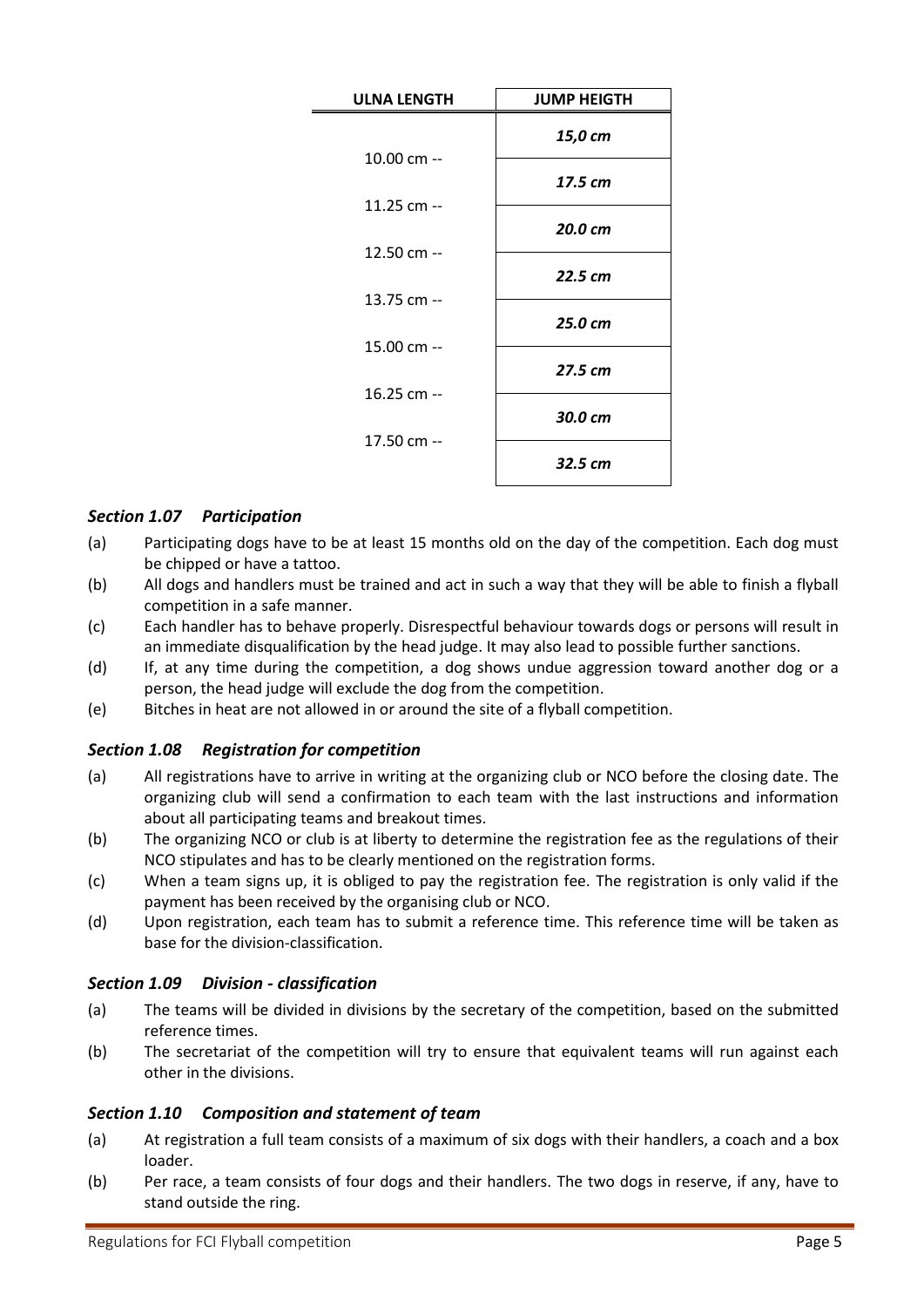- (c) The line-up of the four dogs in the team that will run the race has to be given to the line judge before the start of the first heat.
- (d) In case of substitutions, the new line-up of the team has to be given to the line judge. When the information is not given in time, the heat will be lost automatically. It is not allowed to substitute dogs after a false start. There is only one possible exception, it being, the change of an injured dog, however this injured dog is no longer allowed to compete during that same competition.

### <span id="page-5-0"></span>*Section 1.11 Jump Height*

- (a) The jump height of the whole team is determined by the smallest dog that effectively participates in the heat, measured according to the instructions in Section 1.06 point (c) of these regulations.
- (b) The minimum jump height is *15.0 cm* and the maximum jump height is *32.5 cm* The total height of the jump should include a protective layer when in use. When checking the hurdles, they should always be placed on a flat surface. A margin of 0.5 cm "off level" is allowed.
- (c) It is the responsibility of the team to set the correct height of the hurdles for their team.

### <span id="page-5-1"></span>*Section 1.12 FCI World Record*

- (a) The FCI world record is the fastest ever run time by a team that is an officially recognized member of an NCO recorded in an official NCO competition.
- (b) In order for a record to be approved, all rules of the FCI flyball should have been respected and the competition should have been judged by a head judge officially recognized by an NCO.
- (c) Immediately after a new record has been set, the competition should temporarily be stopped and the head judge has to check whether all requirements according to the FCI world record form have been respected. The "World Record" form (See annex 5) has to be sent by the organizing NCO to the president of the FCI Flyball commission.

The record will be recognized only after acceptance by the FCI Flyball commission. If the checks have not been executed correctly, the record shall not be approved.

### <span id="page-5-2"></span>**Article II. ORGANISATION OF COMPETITION**

### <span id="page-5-3"></span>*Section 2.01 Duties of the organizer*

An international flyball competition can only be organized by a club that is recognized by its NCO. Each organizing club or organisation has to:

- (a) have an area that is suitable to organize a flyball competition. The area has to be in a proper condition to ensure that there will be no danger of injuries to dogs and handlers. Each ring has to be enclosed by a fence. A fence between the two lanes is not allowed.
- (b) appoint a person who takes the final responsibility for the organisation of the entire competition. The main function of this person is to check whether all regulations are being observed before, during and after the competition. She/he also has to be available to the secretary and the judges during the entire competition.
- (c) establish a time sheet, which ensures an acceptable schedule.
- (d) invite the judges according to the national guidelines.
- (e) invite the necessary ring staff and make sure that these people are present.
- <span id="page-5-4"></span>(f) assign at least one secretary for the secretarial work.

### *Section 2.02 Duties of the head judge*

- (a) Before the competition starts, the head-judge will, if possible assisted by the person with the final responsibility of the organisation, check the preparation of the field for possible irregularities. They will also check the hurdles and placement of the EJS.
- (b) The head judges, assigned by the organiser, will carry out the measuring of the dogs which do not have an agreed jump height according to the measurement rules listed in Section 1.06.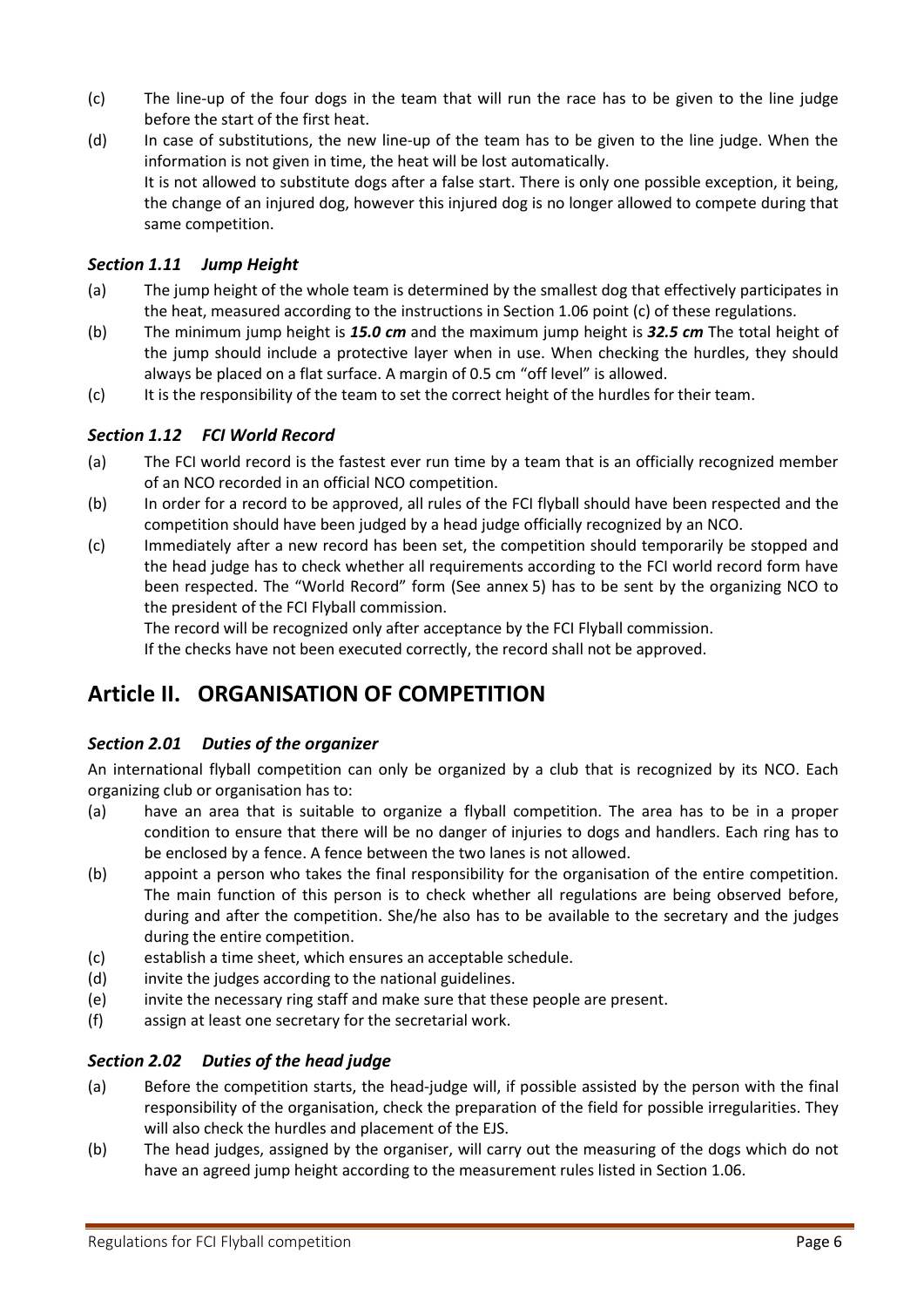- (c) The head judge takes his position in the start area, between the two lanes. He takes position so that he can see the race without hindering the handlers or the dogs.
- (d) After the end of the heat, the judge indicates the winning team with a clear sign. When there is doubt he consults the line judges and takes a decision after this consultation. Video shall not be used to replace the judge or help determine the winner of a heat.

### <span id="page-6-0"></span>*Section 2.03 Duties of the line judges*

- (a) The line judges are positioned at each team's start line, facing each other. They have to take care of the timing, determining the finishing order and indicating which dogs have to re-run. They are only responsible for their own lane.
- (b) If the line judge does not agree with the indication of the winner by the head judge, he has to communicate this immediately in a discrete manner to the head judge who will make a final decision. The line judge notes the time of the team, the winner, the loser or a tie on the scoring paper. If the team runs faster than the breakout time, the time will be noted but BO (Breakout) will clearly be mentioned on the form.
- (c) The line judge or the box judge gives a clear signal when a dog has to re-run because of a mistake. It is up to the handler to notice this signal and to make sure that his dog re-runs the course. When a team has completed a race, the head judge can stop the re-running of the other team.
- (d) Possible mistakes which can cause a re-run:
	- (i) The first dog may not cross the start line before the time measurement starts.
	- (ii) Early pass. Only after the first dog has reached the start/finish line with any part of its body, the next dog is allowed to cross the start/finish line with any part of its body.
	- (iii) Missed hurdles.
	- (iv) If the dog returns without a ball in its mouth when he reaches the finish line.
	- (v) When the handler or an object crosses the start/finish line during the run of the dogs with the exception of resetting a knocked down hurdle or retrieving lost balls. Not returning with the ball over each jump in proper succession.
- (e) Time measurement
	- (i) To operate the EJS for his assigned lane.
	- (ii) Visual control of the running dogs and passes, in the event of disputed results of the EJS or when mistakes are made that are undetectable by the EJS.

### <span id="page-6-1"></span>*Section 2.04 Duties of the box judges*

- (a) Each team has to provide a box judge, who has a good knowledge of the flyball rules, for the next race.
- (b) The box judges have to check that neither the dog nor the box loader makes a mistake between the last jump and the flyball box.
- (c ) When they notice a mistake, they will signal this by raising their flag.
- (d) Possible mistakes are: wrong posture of the ball loader, the dog does not trigger the flyball box, too late loading of the ball, etc.

### <span id="page-6-2"></span>*Section 2.05 General competition rules*

- (a) Warm-up and reporting
	- (i) The organiser determines the maximum time for warming-up and formation of each team. This time period starts from the moment the previous teams have left the ring. The organizer will stipulate the maximum time in function of the number of races and the time schedule. As a rule of thumb, three minutes are to be foreseen between each race for team formation and warming-up but the organizer may set higher or lower times.

Only dogs listed on the team's time sheet are allowed to warm up.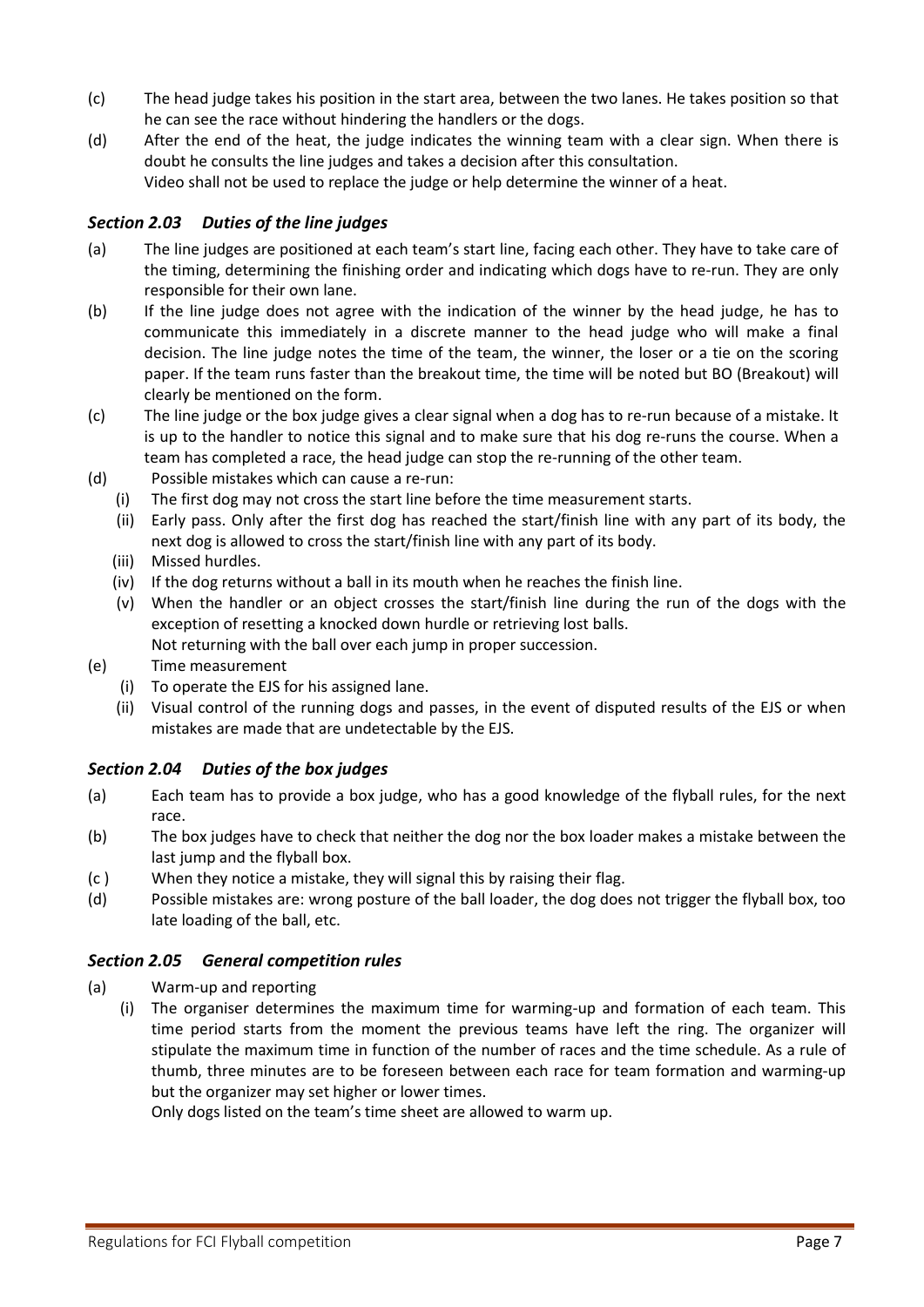- (ii) If after this period, one team is completely ready to start and of the other team nobody has appeared, the team that is ready will automatically be appointed as winner of all heats, the winning team must however run the minimum number of heats for that race.
- (iii) When a member of the team that is late has informed the head judge of the reason for the delay before the three minutes have expired, the head judge can decide to wait for a certain period of time. If the head judge decides to wait for a part of the team, the members of the team that are present are supposed to prepare everything they can, so that the race can start immediately when the team is complete.
- (b) When a participant (dog or handler) of a team disturbs the other team, the team will lose this heat automatically. The head judge can always stop a heat when he finds this necessary and declare a team winner. Throwing balls or other toys to motivate the returning dog in a zone less than 15.55 meters (see Section 1.05 e) from the finish line is always disturbing and therefore it is forbidden, both during warm up and during racing. It is also forbidden to take food or squeaky toys on the field. Plain drinking water is allowed.
- (c) Start: The start will be given by either a visual signal, an acoustic signal, or by a combination of both. Each start will be preceded by minimum of two clear signals each one of one second in length. The first dog may not cross the start line with any part of its body before the timing of the race begins. When a team makes a false start, the first dog of the team has to re-run.
- *(d) Practice start: Only during their first two races of the tournament, upon entering the ring, teams will be allowed to request a practice start from the judges before the warm-up period is over. The practice start will take place immediately after the warm-up period and prior to the first heat of the race. Only one dog per team may run a practice start and props are not permitted during practice starts.*
- *(e)* Passes: when the next dog crosses the start line, the previous dog must have crossed the finish line with any part of its body.
- *(f)* Each dog jumps over the four hurdles of its lane, triggers the box and catches the ball out of the box, the dog then returns over the four hurdles with the ball across the finish line. When a dog has made a mistake, that dog has to run again until the run is either faultless or until the head judge terminates the heat. Dogs that have made mistakes have to re-run after the four initial dogs in the sequence of the mistakes.
- *(g)* During the heat only one person is allowed as box loader. Except during warm up, to retrieve a lost ball, or to get a fresh supply of balls to load for the current heat, the box loader must remain in the upright position behind the box, and may give verbal encouragement only, as long as such encouragement does not distract the opposing team. Before the dog jumps over the last hurdle in front of the box, he has to be in an upright position ready with no balls in view. As a courtesy to opposing teams, the box loader is to remain in position until the outcome of the heat is determined by the head judge. If, in the judge's opinion, a box loader has violated any of these rules, their team may lose the heat. In case of a technical failure of the box, the box loader indicates this by crossing his arms into an "X" above his head, or will take place in front of the box, to indicate that the box has malfunctioned. The head judge will then stop the race and will check the box. If the judge finds a technical failure the heat shall be run again. If the box is found to be working properly, the heat shall be lost. If the flyball box malfunctions for the second time in the same race, that heat will be considered as lost.
- *(h)* If a participating dog fouls the ring during a heat, the heat will be lost to its team. When it happens before a heat, the next heat will be lost. When this happens after a race, then the first heat of the next race will be automatically lost.
- *(i)* When a hurdle is knocked down for any reason whatsoever, the dogs have to clear the hurdle(s) as if they were standing. It is the head judge who will judge this situation for possible safety risk and he also decides whether the heat has to be run again. In case there is any risk to safety the head judge shall stop the heat and order a re-run.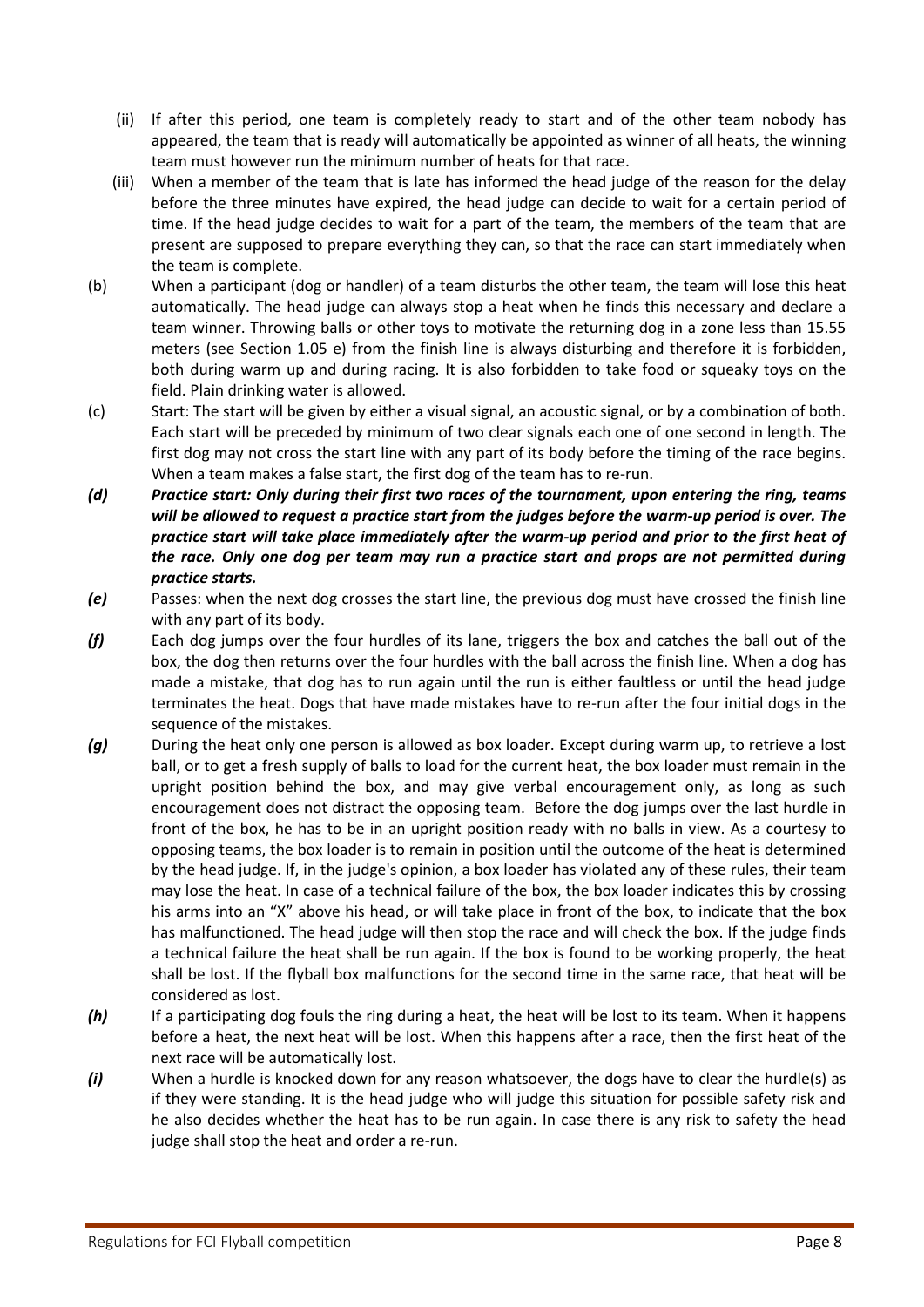- *(j)* Division break out times are set by the fastest run time under the subtraction of either a half second or one second. In case the fastest run time in a division is equal to- or less than twenty seconds a half second will be subtracted from the fastest run to set that divisions break out time. Where the fastest time in a division is more than twenty seconds one whole second will be subtracted from this time to set the divisions break out time. In the fastest division there will be no breakout time. When a team runs faster than the breakout time, the heat will be automatically lost. When this happens three times during the same competition, all the runs from that moment will be declared as lost. However, the team may keep on competing in a fair manner, until they are eliminated. (to clarify: the team has been disqualified, but it is allowed to keep running for fun and it loses all following races even if they are faster or when the other team makes mistakes).
- *(k)* When a team does not show up, the team that has to run against the no-show team does have to race the minimum of required heats without opponent.
- *(l)* Within the ring a maximum of ten persons may be present per team. From this number only three persons may be behind the line judge inside the fence. They may never disturb the line judge and can always be invited to be quiet or to remove themselves. After repeated warnings the head judge can declare heats as lost.
- *(m) No other person than the handler may assist the dog in navigating the course. An additional person to help catch the dog in the back area or cheering up the dog before running is permitted within the limits of the maximum allowed persons on the field. A person guiding a dog into the jumps or running alongside the dog as it runs will not be permitted, even if this person is outside the ring. In case of a first offense, the judge shall give a warning, any further offense will result in the loss of the heat.*

### <span id="page-8-0"></span>**Article III. KINDS OF COMPETITIONS**

### <span id="page-8-1"></span>*Section 3.01 Round Robin (RR)*

- (a) Each team runs within his own division against each other team. For each win 2 points will be awarded, for a tie 1 point is awarded and for a loss no points will be awarded. In case both teams do not finish the heat, no points will be awarded at all.
- (b) The end winner of the Round Robin is the team with the most points. When two teams have an equal number of points the team with the fastest time wins. If this time is also the same, then the next fastest time etc. will be considered.

### <span id="page-8-2"></span>*Section 3.02 Speed Trial (ST)*

(a) Each team runs within the division against another team. Typical is that generally one does not end up against all teams. After completion of the necessary heats, the results are established according to the fastest time of each team. In case of equal fastest times, the next fastest time will count.

### <span id="page-8-3"></span>*Section 3.03 Single (SE) or Double Elimination (DE)*

- (a) By single elimination the loser will be eliminated and the winner goes to the next round.
- (b) By double elimination the loser gets one additional race. In case the losing team loses again it is eliminated.

### <span id="page-8-4"></span>*Section 3.04 Number of heats*

- (a) At the beginning of the competition the number of heats for each race will be communicated. This number can be changed during the competition, provided that the captains from all teams gave their unanimous approval. The change of the number of heats during a competition is only allowed when it is deemed necessary for the good progress of the competition. Examples of fixed racing formats:
	- (i) 3-heat-race: 3 heats will be run.
	- (ii) 5-heat-race: 5 heats will be run.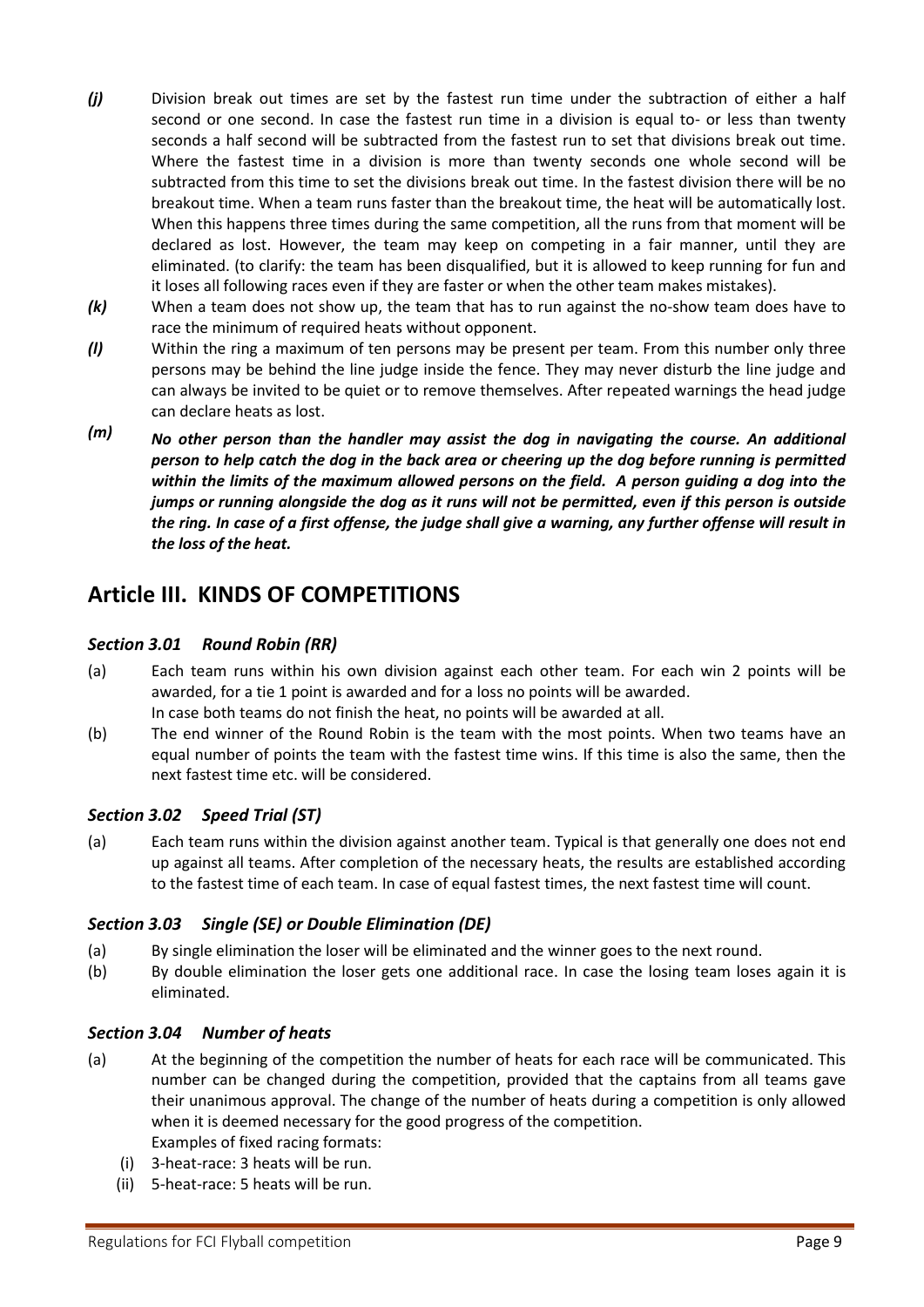- (iii) Best of 3: The race will be finished, when one team has won 2 heats. It can however be decided to run all 3 heats.
- (iv) Best of 5: The race will be finished, when one team has won 3 heats. Most of the time, 3, 4 or 5 heats will be run in a Round Robin (RR) or Speed Trial (ST).

### <span id="page-9-0"></span>**Article IV. DESCRIPTION OF THE MATERIAL**

### <span id="page-9-1"></span>*Section 4.01 Hurdles*

- (a) The organizer shall provide one set of four hurdles in perfect state for each racing lane as well as the necessary spare hurdles. The two sets must have a different colour (preferably red and blue) the inside of all hurdles must be white.
- (b) Each hurdle has an inside width of 61 cm (with a maximum deviation of 1 centimetre) and its stanchions are not to be higher than 90 cm. and not lower than 60 cm.
- (c) The hurdles have to be made out of a material that reduces the risk of injuries to a minimum. At the top of each hurdle, a soft layer may be fixed to protect the dogs.
- (d) The hurdles have to be adjustable *in* 2,5 cm increments, with a minimum height of *15.0* cm. and a maximum height of *32.5 cm.*

### <span id="page-9-2"></span>*Section 4.02 Flyball box* (see annex 2)

- (a) Each team has to provide its own flyball box. It has to be in perfect working order and it must be safe to use. The flyball box must meet the following specifications:
	- (i) The box has to be equipped only with a mechanical release mechanism. When the mechanism is triggered, the ball must have a free unobstructed flight of not less than 60 cm. from the point where the ball is released (box cup) in the direction of the start line from all available holes.
	- (ii) The flyball box may not exceed the following dimensions LxWxH = *77x77x51 cm* (a possible extension as platform for the box loader will be permitted). The box shall not exceed these dimensions at any time during the heat, including any attachments to the box. Mat grabbing devices or outdoor staking devices are allowed but shall never raise the box more than 1.25 cm.
	- (iii) There may not be any sharp edges or projections at the front side of the flyball box on which the dog can hurt *itself. The addition - whether temporary or permanent - of any object that could be considered a potential training aid or prop, attached to the front elevation of the box, is not allowed. This does not include tape or a painted band on the front of the box if the surface is still flat following the application of the tape/band.* Judges have the discretion to declare a box unsafe and therefore not usable.

### <span id="page-9-3"></span>*Section 4.03 Balls*

<span id="page-9-4"></span>(a) All balls used have to bounce and roll like a tennis ball does.

### *Section 4.04 Accessories*

- (a) The dogs may only wear a fixed collar or a harness without accessories.
- (b) Slip, prick or electronic collars and suchlike are not allowed on the competition field.
- (c) Protective wrap on a dog's legs may be used.

### **These regulations were approved by the FCI General Committee in Helsinki, February 2019.**

### *The changes in bold and italic were approved by the FCI General Committee on the occasion of its online meeting on September 3-4, 2020.*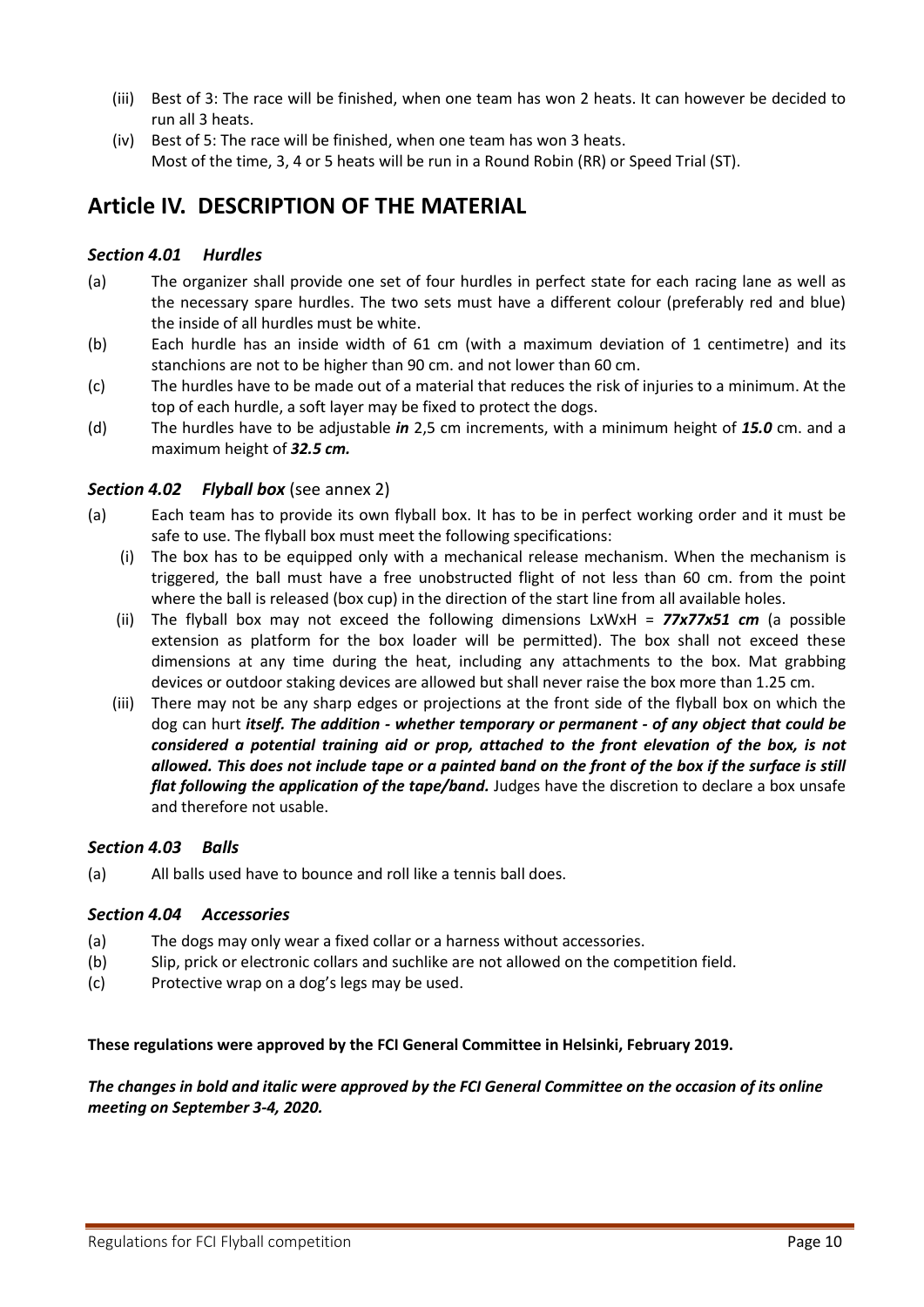## <span id="page-10-0"></span>**ANNEX 1: Preparation of Ring**

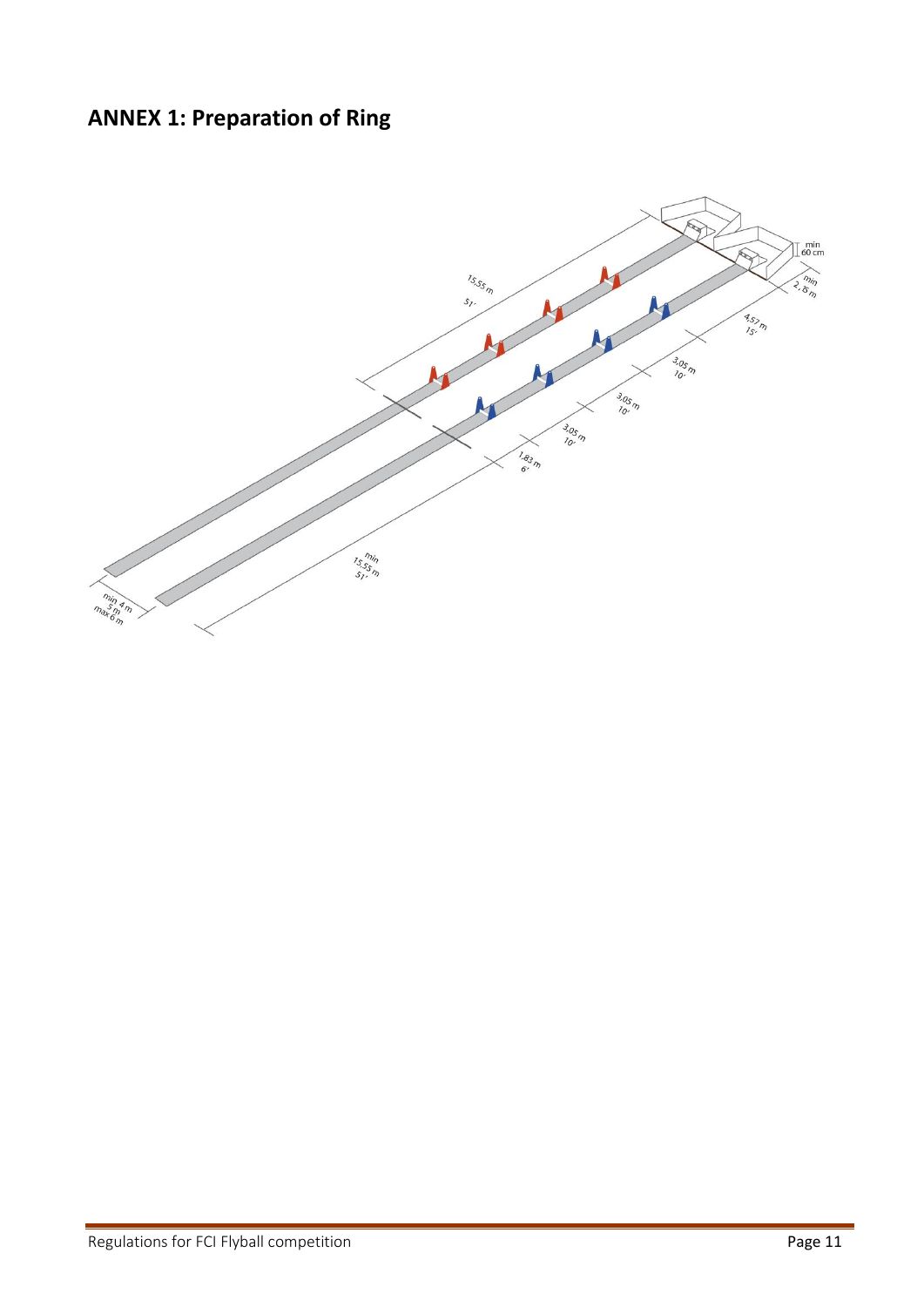### <span id="page-11-0"></span>**ANNEX 2: Flyball box**

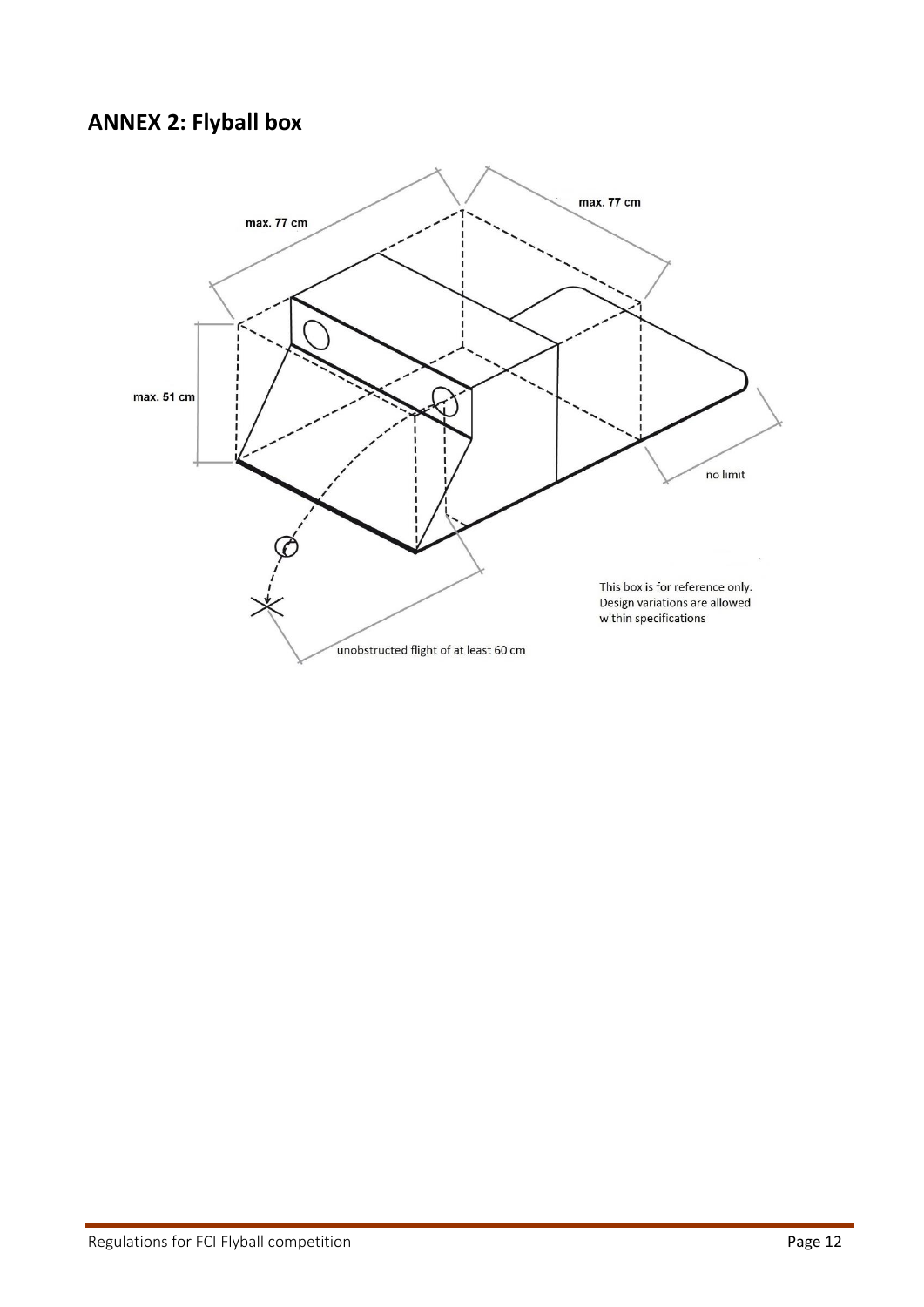### <span id="page-12-0"></span>**ANNEX 3: Measurement**

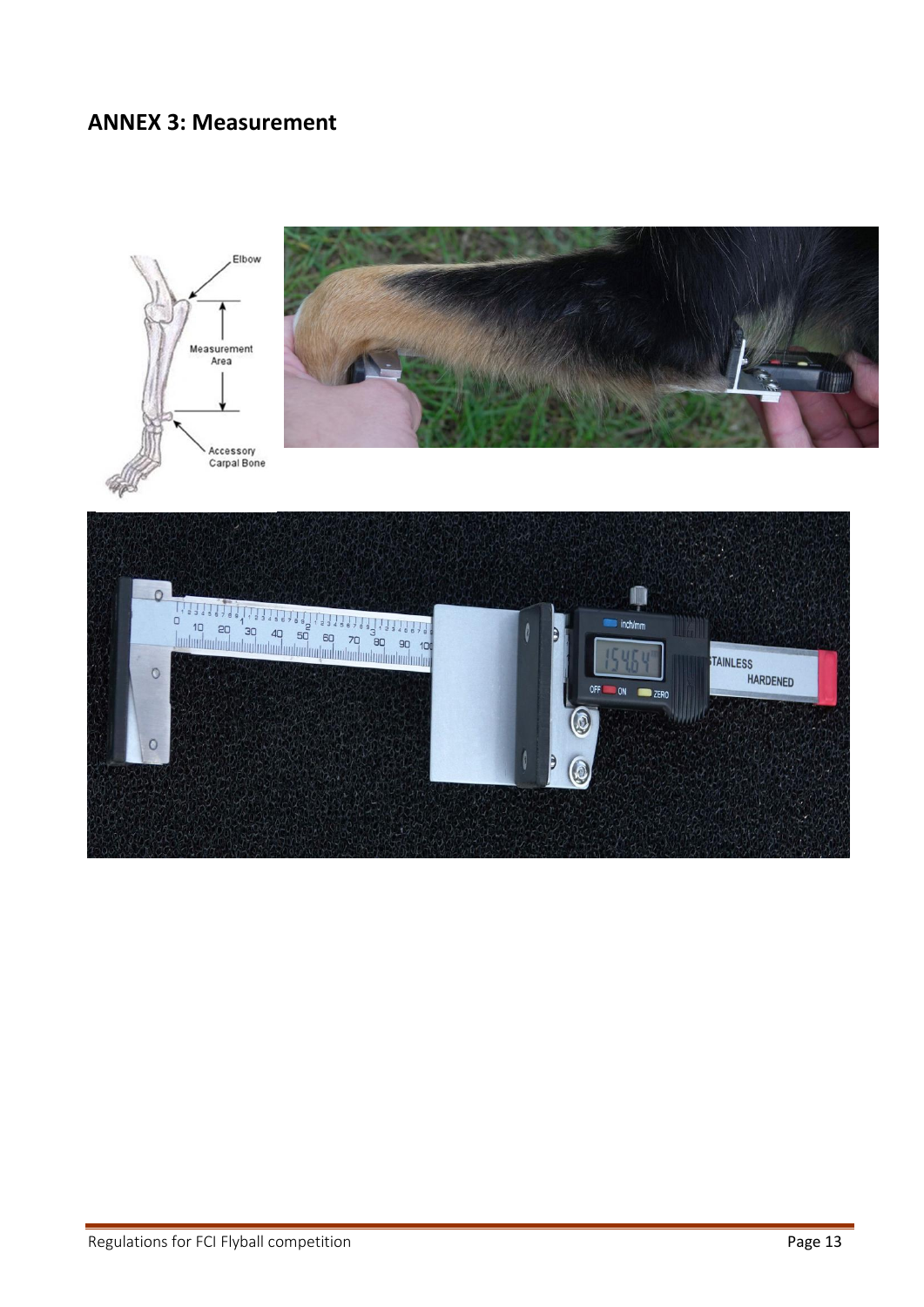### <span id="page-13-0"></span>**ANNEX 4: Technical description of electronic judging system EJS**

The Electronic Judging System (EJS) is used for measuring the time of the races and to properly evaluate the passes and starts. The system consists of at least a semaphore with starting sequence and two gates with sensors. A display shall be provided at the timing table showing the elapsed time for each lane.

The EJS sensor panels should be placed in such a way that the entering sensors are placed directly on the start/finish line with the exiting sensors placed closer to the box line. Sensor gates should be placed a minimum of 120 cm. apart but not more than 150 cm. apart. The light tree shall be placed directly between the racing lanes, shall not create any obstruction and should be clearly visible for all judges and competitors, including the box loader.

The system must meet the following minimal requirements:

Sensors Physical:

- lowest beam not more than 203 mm. from ground
- highest beam not lower than 711. mm
- maximum vertical beam spacing 101 mm.
- passing fault sensors shall be 152 mm. from the start/finish line towards the first hurdle
- if two columns of beams are used, the beams must be at the same heights
- able to span at least 150 cm.

#### Light tree Physical:

- Bottom light shall be at least 60 cm above the ground.
- Must have an independent light for each lane used to indicate pass fault and false start.
- There must be a sequence of at least three yellow (or one red and two yellow) lights directly above a green light for the starting sequence.
- There should be an independent light for each dog used to indicate dog faults during each heat.
- Some indication should be provided that the system is ready for the judge to start a heat.

### Accuracy/precision:

- The timing system shall time the heat to the thousandth of a second.
- The timing system shall display the time down to at least the hundredth of a second (xxx.xx).
- Rounding shall be used, if converting from timing in thousandths to display in hundredths.
- A tie shall be indicated, if the measured times in the two lanes are equal.
- The timing system must be accurate to within 3ms. (all system latencies combined).
- The timing system shall be accurate to within 3ms. over 60 seconds (50 ppm).
- The timing system shall provide the same timing for both lanes to within 2ms. over 60 seconds.
- Sensors electrical latency shall not exceed 2ms. and if scanned, scan latency shall not exceed 1ms.

• System shall sample the sensors such that a solid object moving horizontally through the sensors at 15.25 m/s would be seen to break each beam in a separate sample or 1 sample/ms whichever is faster (i.e. horizontal spacing 152 mm, 15.25 m/s means the object will cross the two columns in .01 seconds -- .001 is smaller -- must sample at 1/ms.).

### Operation:

- The system shall become ready and wait for the start of a heat
- The head judge or the person designated will indicate a heat start to the system
- The system shall refuse to start the heat, if the sensors are misaligned.
- head or line judge press START button
- The system activates the sequence of red and yellow lights followed by the green light at 1.0 second intervals.
- The green light shall signal the start of the timer.
- If a beam is broken before the start of the timer, a false start shall be indicated.
- The beam column closest to the start/finish line shall be the line beam.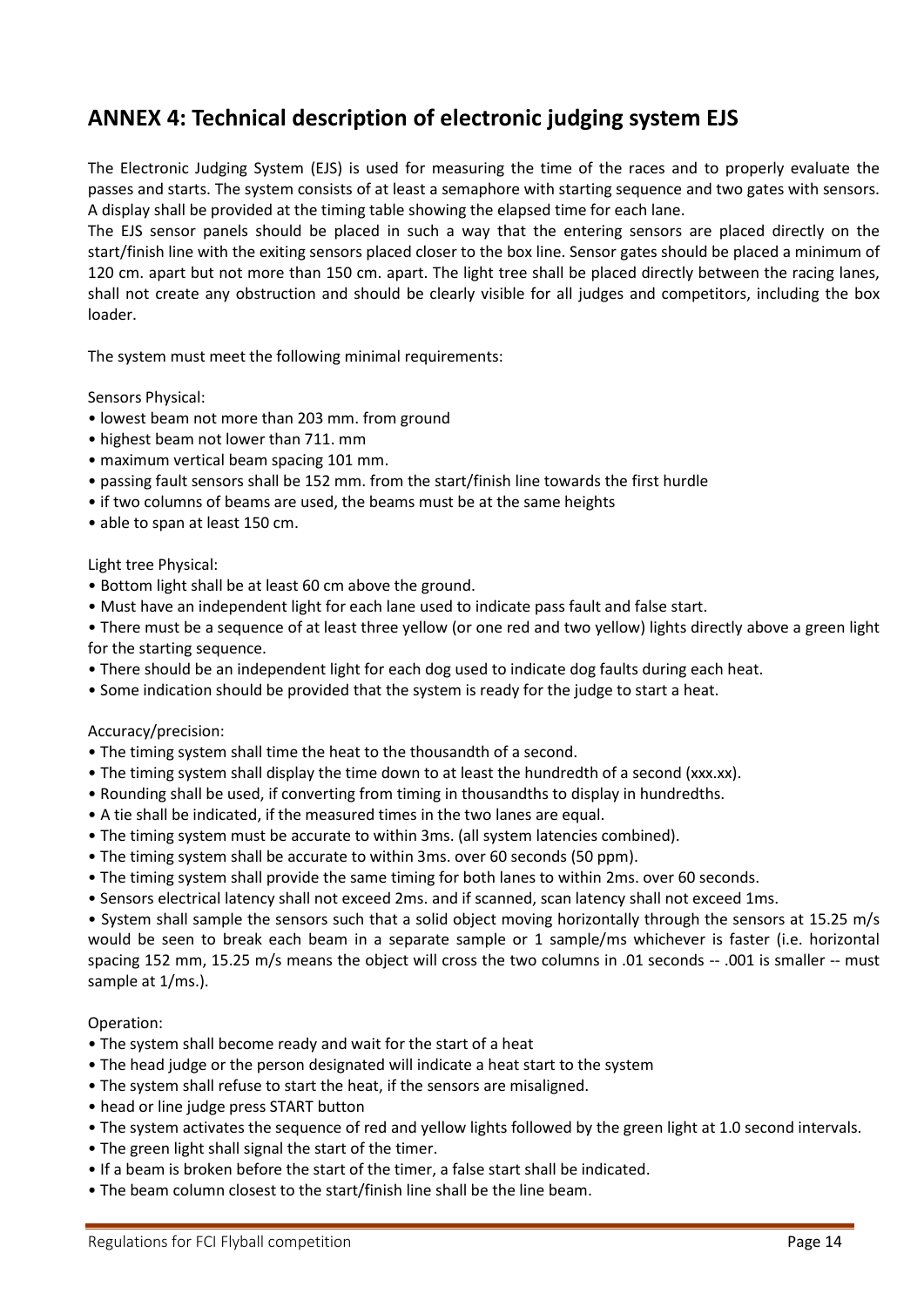• The beam column closest to the first hurdle shall be the passing beam.

• Once the timer has started, each time the line beam is broken ("safe" or not), an updated elapsed time shall be shown.

- Each time the passing beam is broken or cleared, the line beam shall be "safe" for 2 seconds.
- If the line beam is broken while not "safe", a pass fault shall be indicated for at least 2 seconds.
- The head judge or person designated will indicate a heat completion to the system.
- Once a heat is complete, nothing will alter the displayed times (beam breaks are ignored).

• Once the timing table has copied the necessary information (times), they shall indicate readiness for a new heat to the system.

• The judge cannot start a new heat, until the timing table indicates readiness to the system.